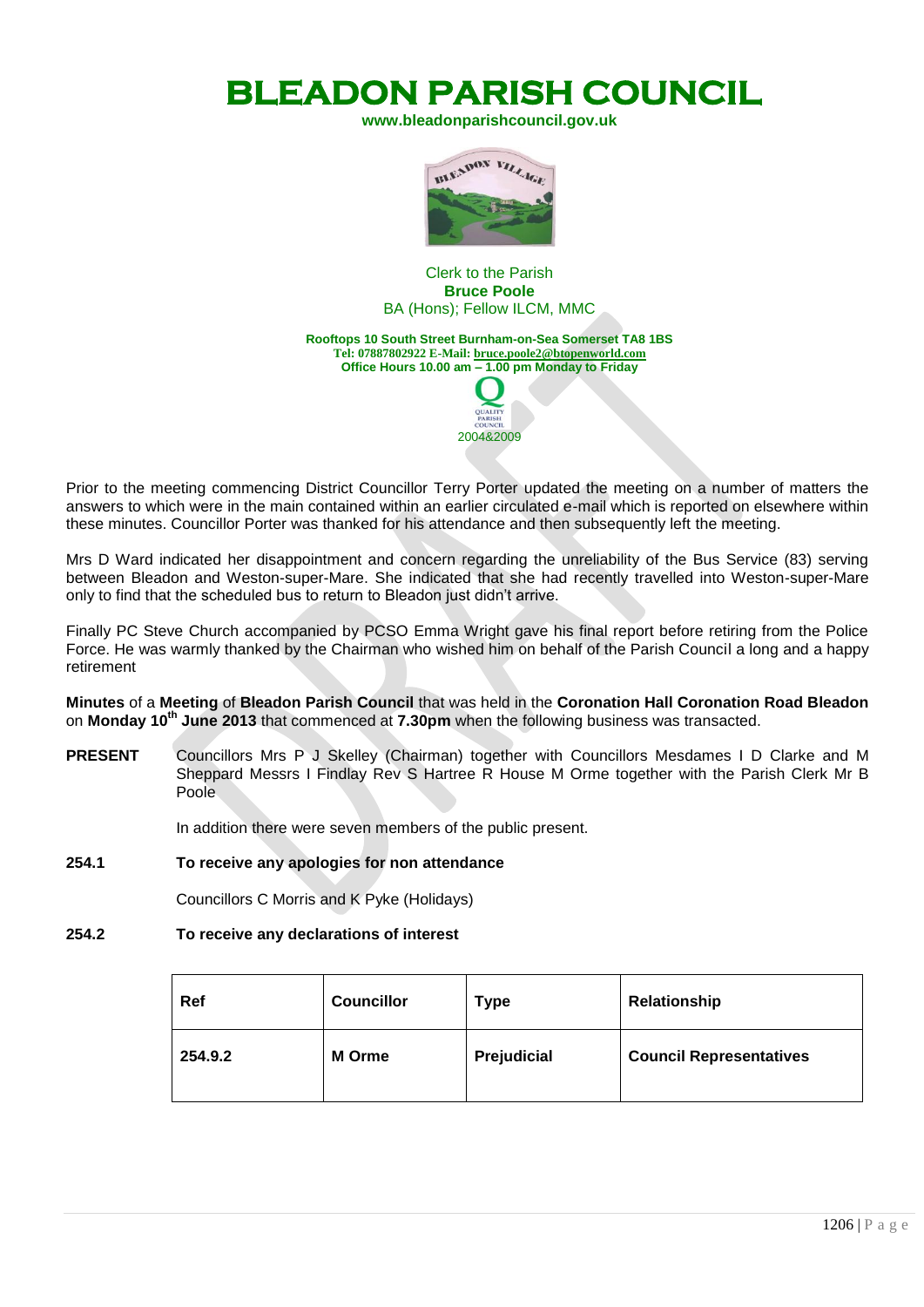#### **254.3 To receive and approve the Minutes of the Annual Parish Council Meeting held on Monday 13 th May 2013**

**Resolved** that the Minutes of the Parish Council Meeting held on Monday 13rth May 2013 that had been duly circulated be taken as read and approved as being correct and signed as such by the **Chairman** 

# **254.4 Past Subject Matters**

Concluded

#### **For the purpose of report only**

| (1)        | Matters raised by members of the public at the previous meeting of the council.                                                                                                                             | 253                 |
|------------|-------------------------------------------------------------------------------------------------------------------------------------------------------------------------------------------------------------|---------------------|
|            | (a) Mr C Butler - Web Site assistance?                                                                                                                                                                      |                     |
|            | The offer has been taken up and matters are progressing satisfactorily                                                                                                                                      |                     |
|            | (b) Grass Cutting - The Veale                                                                                                                                                                               |                     |
|            | As was stated at the previous meeting a start had been made that very day and was<br>completed the day after.                                                                                               |                     |
|            | Flooding - Bridge Garage/Coronation & Bridge Road/Accommodation Road<br>(C)<br>Verge Potholes - Shiplate<br>(d)<br>Finger Post at Bleadon/Coronation Roads<br>(e)<br>(f)<br><b>Obstructed Give Way Sign</b> |                     |
|            | I would refer you to the circulated e-mail activated by Councillor Terry Porter                                                                                                                             |                     |
| (2)        | <b>Broadband Services</b>                                                                                                                                                                                   | 253.21.2            |
|            | At long last this matter has been concluded with Broadband now installed in the Coronation<br>Hall and all charges dropped and service ceased in the Youth Club.                                            |                     |
| (3)        | Change of Bank                                                                                                                                                                                              | 253.21.3            |
|            | The process is still being processed                                                                                                                                                                        |                     |
| (4)        | Churchyard Wall                                                                                                                                                                                             | 253.21.4            |
|            | I am waiting to be advised that TSH Construction have completed their work. Once that has<br>been confirmed I will then ask the Church Architect to return and prepare his final report.                    |                     |
| (5)        | <b>Goal Posts</b>                                                                                                                                                                                           | 253.21.5            |
|            | This subject matter will be finally reviewed when the Open Spaces Committee meeting takes<br>place on the 19 <sup>th</sup> June.                                                                            |                     |
| (6)        | <b>Bus Stop Hard Standing</b>                                                                                                                                                                               | 253.21.6            |
|            | I am waiting to be advised by Andy Eddy that this has been undertaken.                                                                                                                                      |                     |
| (7)        | <b>BT Outstanding Invoice</b>                                                                                                                                                                               | 253.21.7            |
|            | See 2 above                                                                                                                                                                                                 |                     |
| (8)<br>(9) | <b>Casual Vacancies</b><br>Corporate Policy - Amendments                                                                                                                                                    | 253.21.8<br>253.8.1 |
|            |                                                                                                                                                                                                             |                     |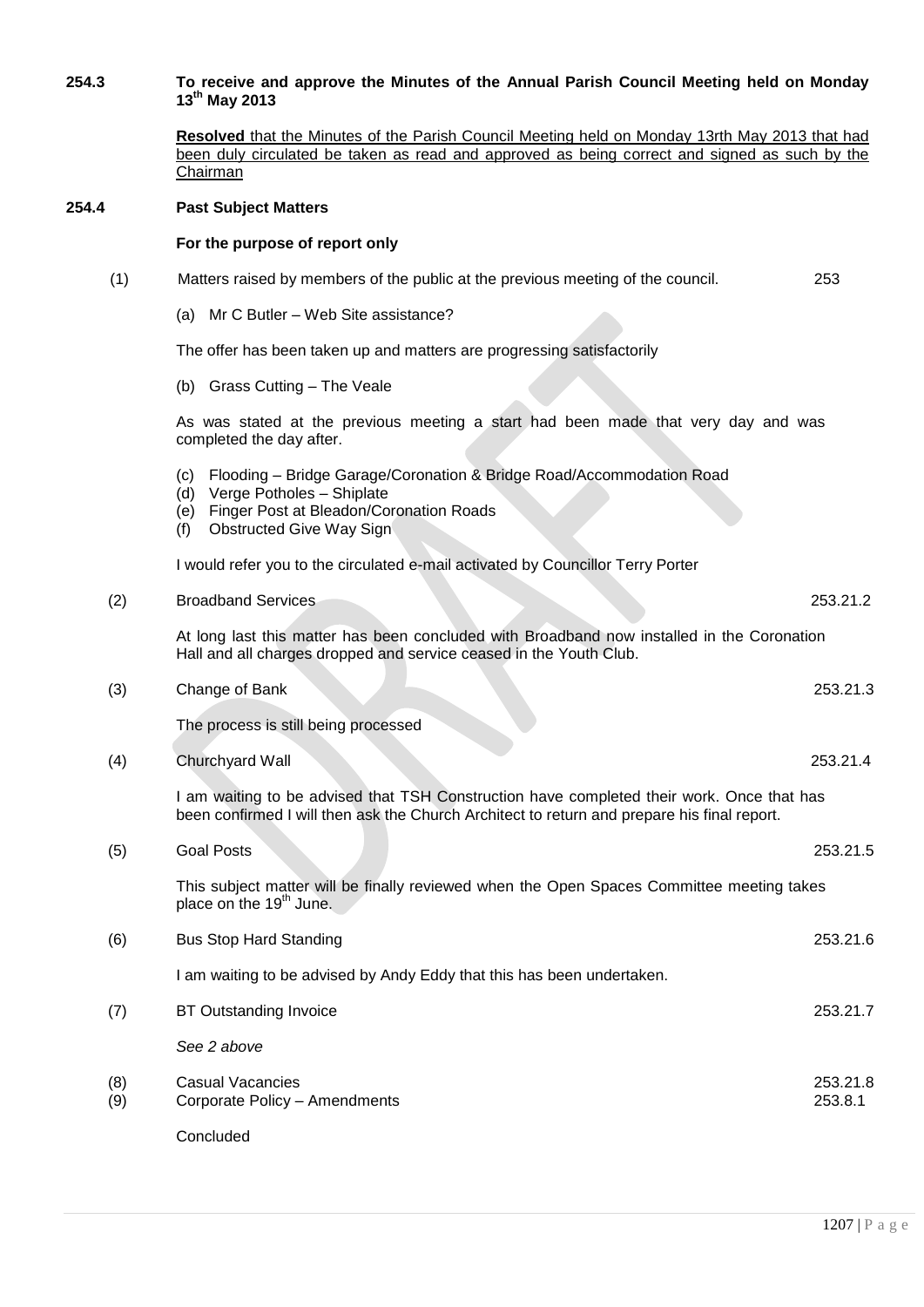| (10) | Bank Mandate - Unity Trust Bank                                  | 253.11    |
|------|------------------------------------------------------------------|-----------|
|      | Currently being processed                                        |           |
| (11) | Annual Return                                                    | 253.12    |
|      | Now lodged with the External Auditors for processing             |           |
| (12) | Internal Auditor                                                 | 253.17    |
|      | Letter of thanks and re-appointment undertaken                   |           |
| (13) | White Lining                                                     | 253.19(a) |
|      | The necessary reminder has been noted by North Somerset Highways |           |
|      |                                                                  |           |

## **254.4 Resolutions**

**(1) To formally adopt the Somerset & Avon Police "Cold Calling" initiative and to agree on the proposed sign sizes.**

**Resolved** to formally adopt the Somerset & Avon Police "Cold Calling" initiative.

# **254.6 Finance & Personnel Committee Report**

## **(1) To receive a verbal report of the Finance & Personnel Committee Meeting held earlier**

#### **(2) To approve the following items of expenditure for the month**

|              | (26) Fountains         | Dog Bin Emptying 01/02/13 - 28/02/13    | 32.00   | 6.40  |
|--------------|------------------------|-----------------------------------------|---------|-------|
| $(27)$ BT    |                        | Telephone - Coronation Hall             | 91.59   | 18.31 |
| $(28)$ BT    |                        | Broadband - 01/05/13 - 31/05/13         | 23.00   | 4.60  |
| $(29)$ Staff |                        | Salaries & Expenses -                   | 1358.35 |       |
|              | (30) Mr S Capel        | Unblocking Public Lavatories Main Sewer | 32.00   |       |
|              | (31) InTouch           | Monthly Licence - May 2013              | 29.99   | 6.00  |
|              | (32) John Shirley & Co | <b>Professional Fees</b>                | 280.00  | 56.00 |
|              | (33) Microshadevsm     | Monthly Hosting Fee - June 2013         | 40.00   | 8.00  |
|              | (34) Mr B Poole        | Broadband 03/06/13 - 02/09/13           | 23.80   | 4.76  |
|              | (35) North Somerset    | Dog Bin Emptying - April                | 32.00   | 6.40  |
|              | (36) North Somerset    | Dog Bin Emptying - May                  | 32.00   | 6.40  |
|              | (37) Staples           | Stationery                              | 19.07   | .75   |
| (38) BT      |                        | Mobile                                  | 11.62   | 2.32  |
|              | (39) Mr S Capel        | <b>Public Lavatories</b>                | 54.00   |       |
|              | (40) Came & Company    | Annual Insurance Premium                | 2942.16 |       |
|              |                        |                                         |         |       |

**Resolved** that the accounts as presented be paid.

#### **254.7 Planning Committee Report**

# **(1) To receive the Minutes of the Planning Committee held on the Monday 13th May 2013**

# **Received**

## **254.8 Open Spaces Committee Report**

- **(1) To receive reports from the following brief holders**
- (a) Allotments

Nothing to report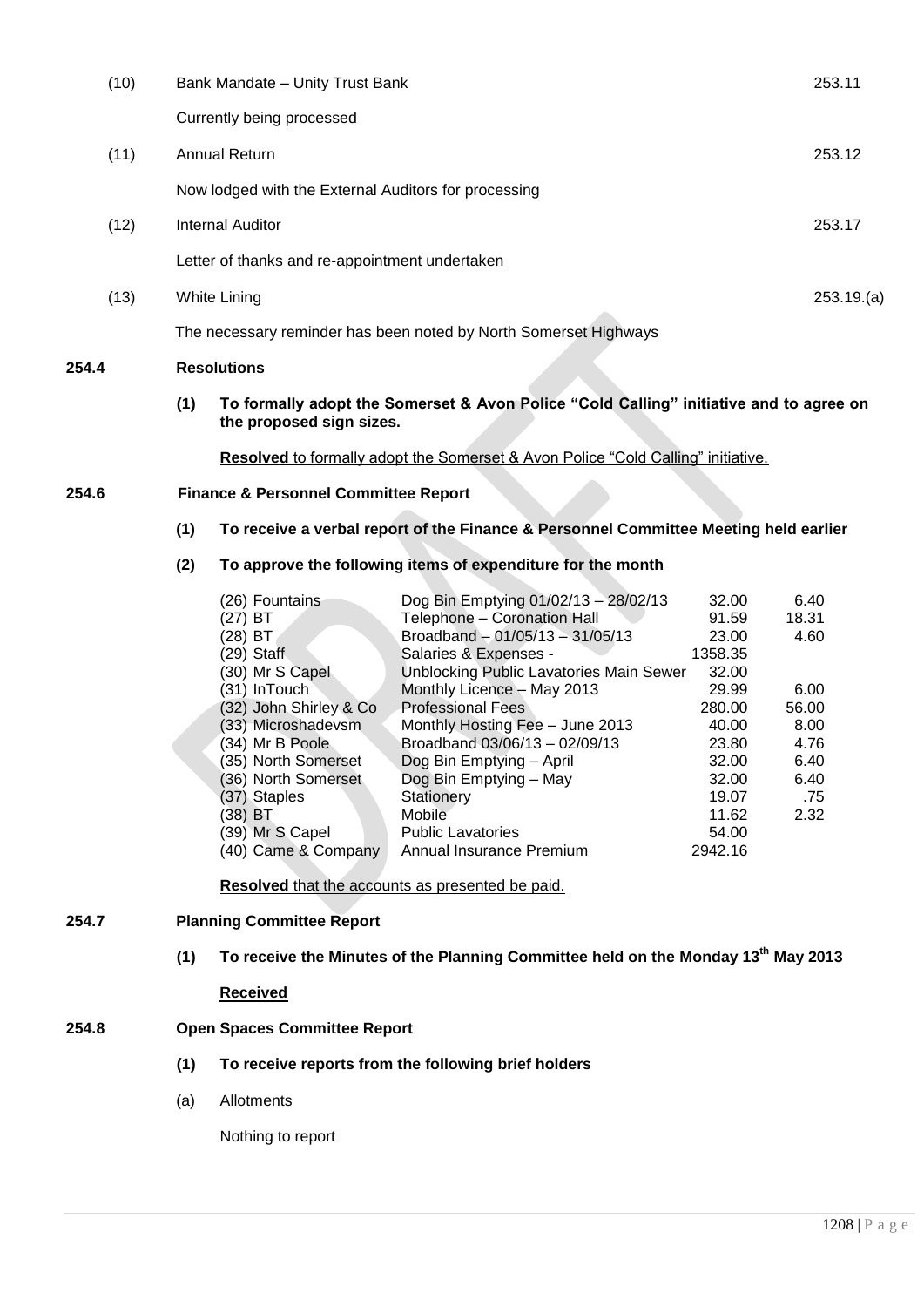(b) Churchyard

It was agreed that the Open Spaces Committee would carry out a cursory inspection of the Churchyard when it met on the 19<sup>th</sup> June.

(c) Footpaths & Bridleways

Some concern was expressed at the potential danger of a well which was close to the footpaths on South Hill Farm. The footpaths representatives agreed to view the problem although it was emphasised that the well was on private land and walkers should keep to the designated footpaths.

(d) Roads & Transport

It was noted that the ruts and pot holes at Shiplate had received some temporary remedial treatment by North Somerset Highways.

(e) Children's Playground

It was noted that the Open Spaces Committee would be carry out an inspection of the Play Area when they meet on the  $19<sup>th</sup>$  June.

- (f) Newsletter
- (g) Website
- (h) Neighbourhood Watch & Community Safety

No report presented

#### **254.9 Reports**

(1) Coronation Hall

No report

(2) Youth Club

Councillor Miles Orme provided a verbal report to the meeting

(3) ALCA

The Parish Clerk provided an up date to the meeting as to the immediate future of the ALCA Secretariat.

- (4) District Councillors
- (5) Village Beat Officer
- (6) Review of Policing Priorities

See commencement of the meeting

- (7) Chairman
- (8) The Clerk

It was noted that Councillor P Skelley C Morris and the Parish Clerk were proposing to attend the SLCC ILCM Summer Symposium on the 17<sup>th</sup>/18<sup>th</sup> July.

# **254.10 Correspondence**

|     |                       | North Somerset South Area Committee - Parish Voice 2013-14 |  |
|-----|-----------------------|------------------------------------------------------------|--|
|     |                       | Came & Company Revised Insurance Schedule                  |  |
| (3) | NALC.                 | DIS <i>Extra</i> Issue $809 - 17/05/13$                    |  |
| (4) | <b>North Somerset</b> | Flooding – Response from Mr Doug Baker                     |  |
| (5) | Records Office        | Acknowledgement of receipt of documents                    |  |